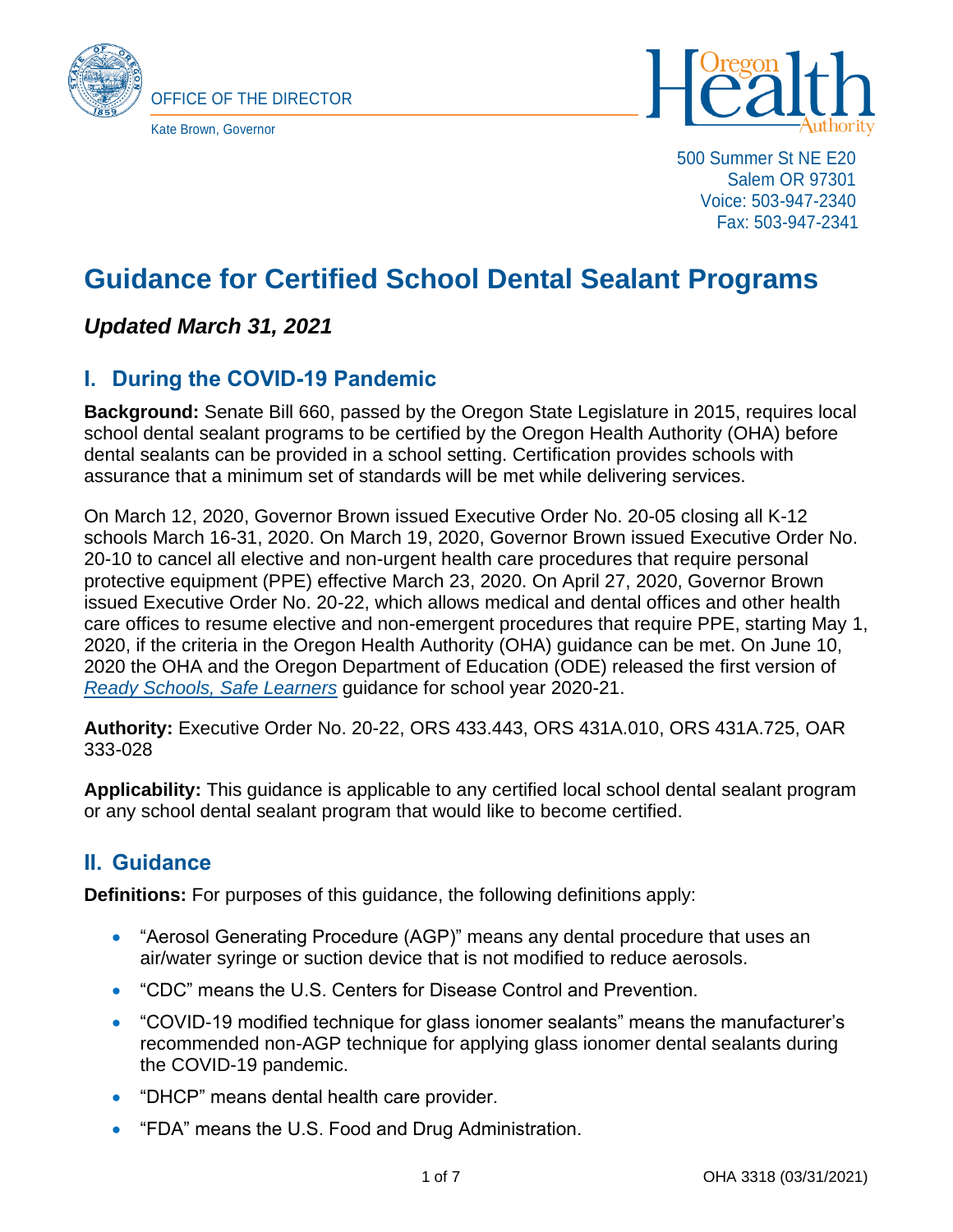- "Four-handed dental technique" means a dental hygienist and dental assistant or nondental professional providing dental sealants.
- "LPHA" means Local Public Health Authority.
- "NIOSH" means the National Institute for Occupational Safety and Health which is a part of the U.S. Centers for Disease Control and Prevention (CDC).
- "Non-Aerosol Generating Procedure (non-AGPs)" means any dental procedure that does not use the air/water syringe or non-modified suction device to reduce aerosols.
- "OHA approved isolation device" means an OHA approved dental isolation device used to assist the dental hygienist in isolating teeth and using suction to remove saliva.
- "Oral health screen and seal protocol" means providing an oral health screening to one student at a time; then if needed, placing dental sealants on that same student before providing an oral health screening on the next student.
- "OSHA" means the Occupational Safety and Health Administration.
- "Personal protective equipment (PPE)" means medical grade gloves, gowns, face shields, surgical masks, and N-95 respirators or other reusable respirators (e.g., powered air-purifying respirators) that are intended for use as a medical device.
- "Program" means any OHA certified school dental sealant program.
- "School nurse" means a registered nurse working within a school setting.
- "Student cohort" means a defined group of students in the school setting, as determined by each school.
- "Two-handed dental technique" means one dental hygienist providing dental sealants.

### **III. Criteria for school dental sealant programs to prepare to operate in a school setting**

- A. A program must follow emergency, temporary certification rules for local school dental sealants outlined in Oregon Administrative [Rules \(OAR\) Chapter 333 Division 028.](https://secure.sos.state.or.us/oard/displayDivisionRules.action?selectedDivision=1243)
- B. A program must follow guidelines in the [OHA Guidance on Resumption of Dental](https://sharedsystems.dhsoha.state.or.us/DHSForms/Served/le3318a.pdf)  [Services in School Settings.](https://sharedsystems.dhsoha.state.or.us/DHSForms/Served/le3318a.pdf)
- C. A program may use a manufacturer's COVID-19 modified non-AGP technique for glass ionomer sealants for the 2020-2021 and 2021- 22 school years.
- D. Program staff.
	- 1. Training
		- a) A program must train all program staff in COVID-19 risk factors, signs, symptoms, and infection control standards according to [OHA](https://sharedsystems.dhsoha.state.or.us/DHSForms/Served/le2288J.pdf) and [CDC](https://www.cdc.gov/coronavirus/2019-ncov/hcp/dental-settings.html) guidance.
		- b) A program must create a process to respond to a school or DHCP coronavirus exposure or outbreak.
	- 2. Health Screenings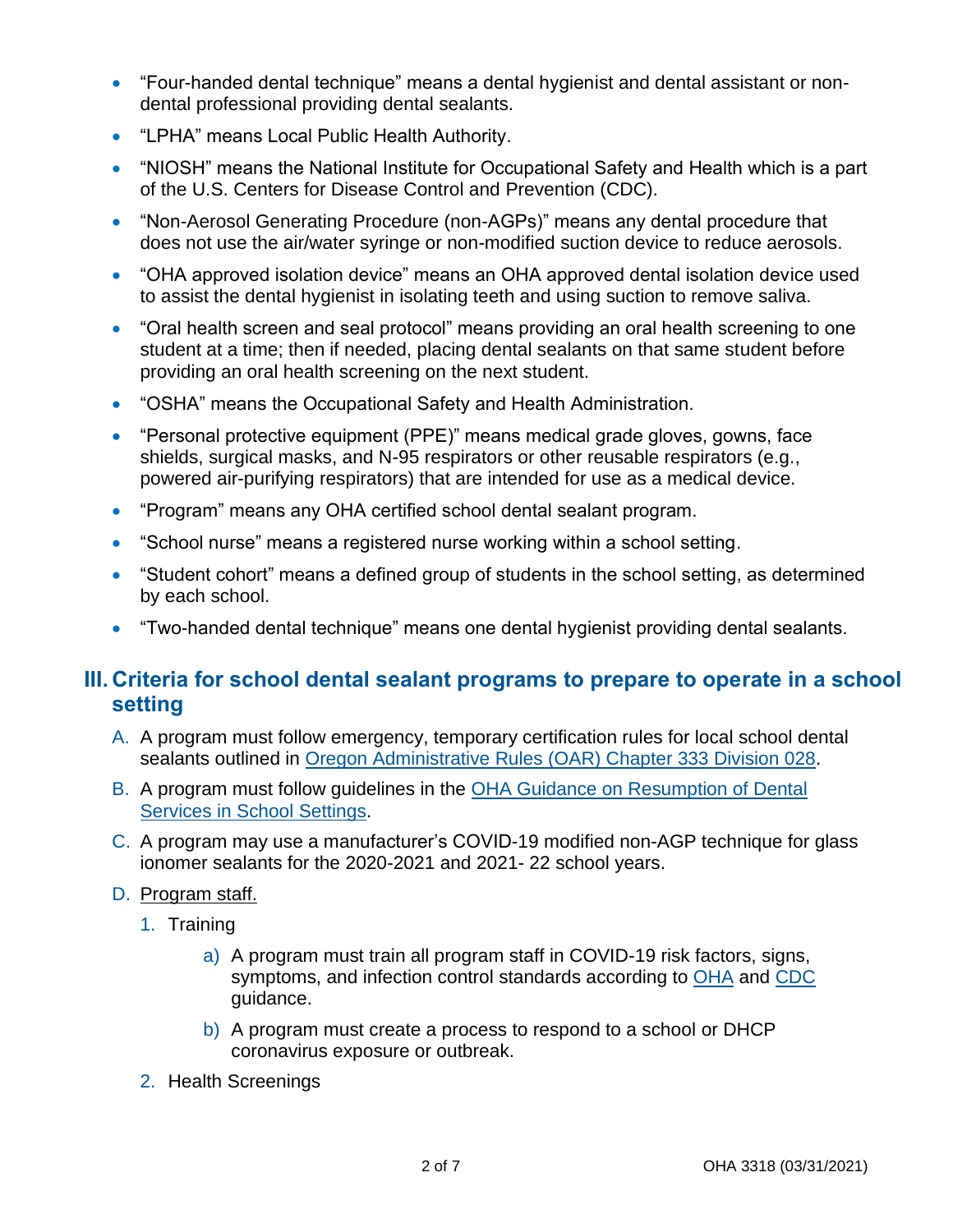- a) A program must have a written plan to screen for COVID-19 in all personnel that provide services on school or school district premises.
- b) A screening for COVID-19 signs and symptoms must be performed and documented daily for any staff reporting for work outside of their home.
- c) Staff must immediately report COVID-19 symptoms to their supervisor.
- d) If staff have been notified by the LPHA that they may have come in close contact with a person with COVID-19, then as health care workers, staff must notify their program or employer immediately. The program or employer in consultation with the LPHA will determine whether staff may work if they continue to have no symptoms.
- e) A program must report a staff member who has been present in a school and has COVID-19 symptoms to the school nurse and LPHA.
- f) Program staff must stay home if they are feeling sick. This includes any cold or flu-like symptoms.
- 3. Maintain DHCP Cohorts
	- a) Assign the same DHCP to the same cohort when providing services.

#### E. Program equipment and supplies for non-AGPs.

- 1. Equipment
	- a) A program must acquire and use equipment to follow the non-AGP guidelines according to the equipment and sealant material manufacturer's guidance.
- 2. Supplies
	- a) A program must acquire, and use supplies necessary to follow non-AGP guidelines according to manufacturer's guidance.
	- b) Prepare dental procedure supply packets at least 6 feet outside of the clinical area.
	- c) Store individual student supplies needed for services and any other supplies at least 6 feet outside of the clinical service area or in a completely covered storage container.
	- d) Supplies and equipment that are exposed but not used during the procedure should be considered contaminated and disposed of or reprocessed properly after completion of the procedure.
- 3. Barriers must be placed on difficult to clean items.
	- a) For non-AGPs where a compressor is not needed or used, barriers must be on the overhead light and switch, triturator switch and glass ionomer capsule dispenser.

#### F. Program equipment and supplies for AGPs.

A program should avoid AGPs during coronavirus outbreaks.

1. Equipment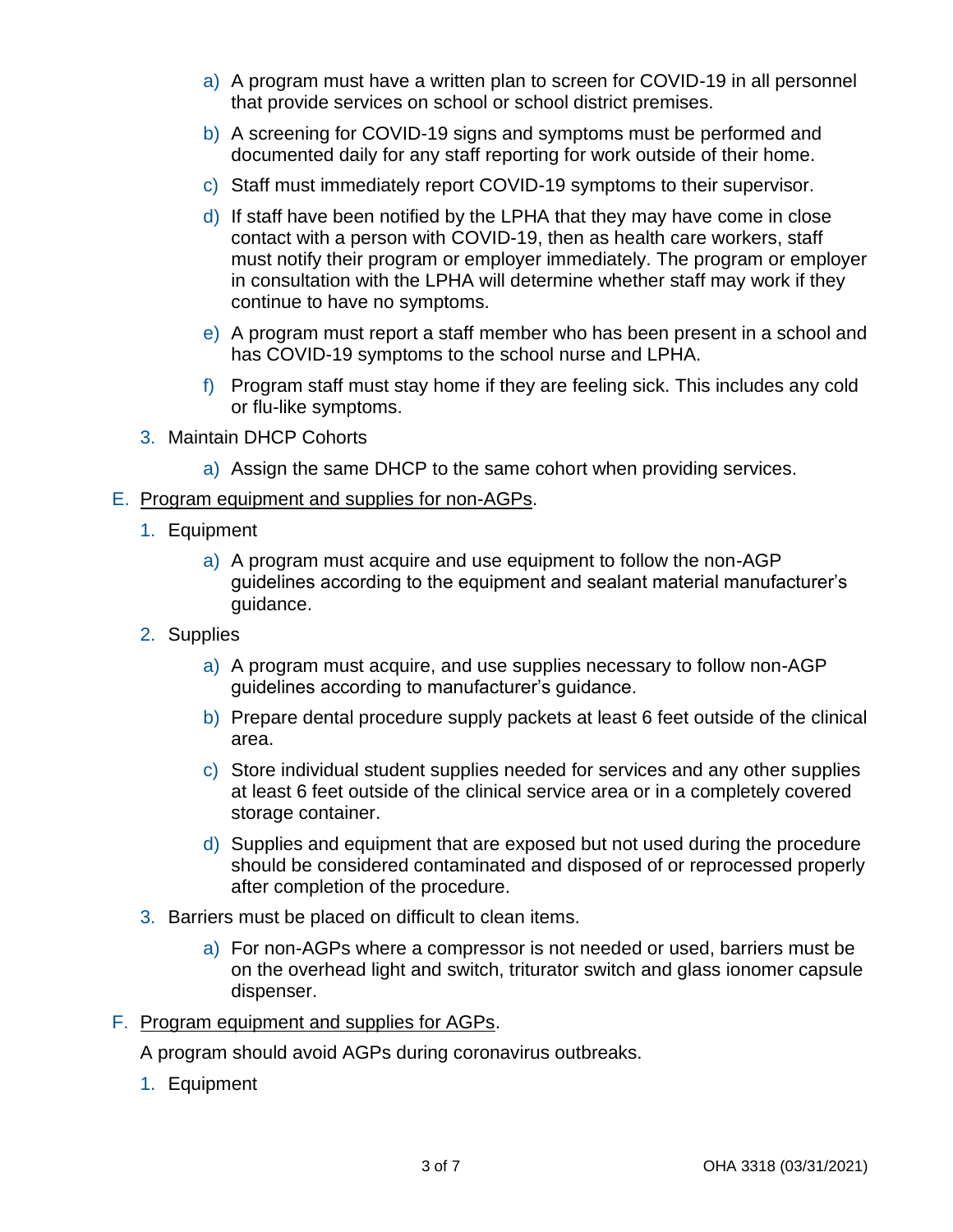- a) A program must have modified equipment or acquired any additional equipment to minimize aerosol exposure prior to providing resin or glass ionomer (unmodified technique) dental sealants on school or school district premises.
- 2. Supplies
	- a) Prepare individual dental procedure supply packets at least 6 feet outside of the clinical area.
	- b) Store individual student supplies needed for services and any other supplies at least 6 feet outside of the clinical service area or in a completely covered storage container.
	- c) Supplies and equipment that are exposed but not used during the procedure should be considered contaminated and disposed of or reprocessed properly after completion of the procedure.
- 3. Barriers must be placed on difficult to clean items.
	- a) For AGPs, this includes the compressor, air/water syringe, suction valve, overhead light and switch, triturator switch and the glass ionomer capsule dispenser.

### **IV.Criteria for certified school dental sealant programs to provide services on school or school district premises**

- A. Clinical service area considerations:
	- 1. A program must implement and follow strict infection control in accordance with the most current [CDC guidance.](https://www.cdc.gov/coronavirus/2019-ncov/hcp/dental-settings.html)
		- a) Avoid carpeted areas for dental services. To the extent possible, perform dental services on bare uncarpeted flooring, tarps, or portable mats. Clean and disinfect bare floors, tarps, or mats at the end of each service day or, if contaminated, sooner.
		- b) A program must work with the school or school nurse to determine the most appropriate area to complete oral health screenings and dental services.
			- i. Determining factors for indoor school settings include school HVAC systems, flooring and windowed rooms.
			- ii. Determining factors for outdoor school settings include the availability of a covered playground, breezeway or an outdoor tented space with a roof and at least two to three walls open to fresh air and portable program equipment.
	- 2. A program should use, to the extent possible, physical barriers such as a closeable door or portable barrier within areas where AGPs take place.
		- a) For programs operating multiple chairs and teams in a school, place units at least 6 feet apart. Consider placing a portable barrier between operational dental units when performing AGPs. A portable barrier in the clinical service area must allow disinfection between students receiving AGPs.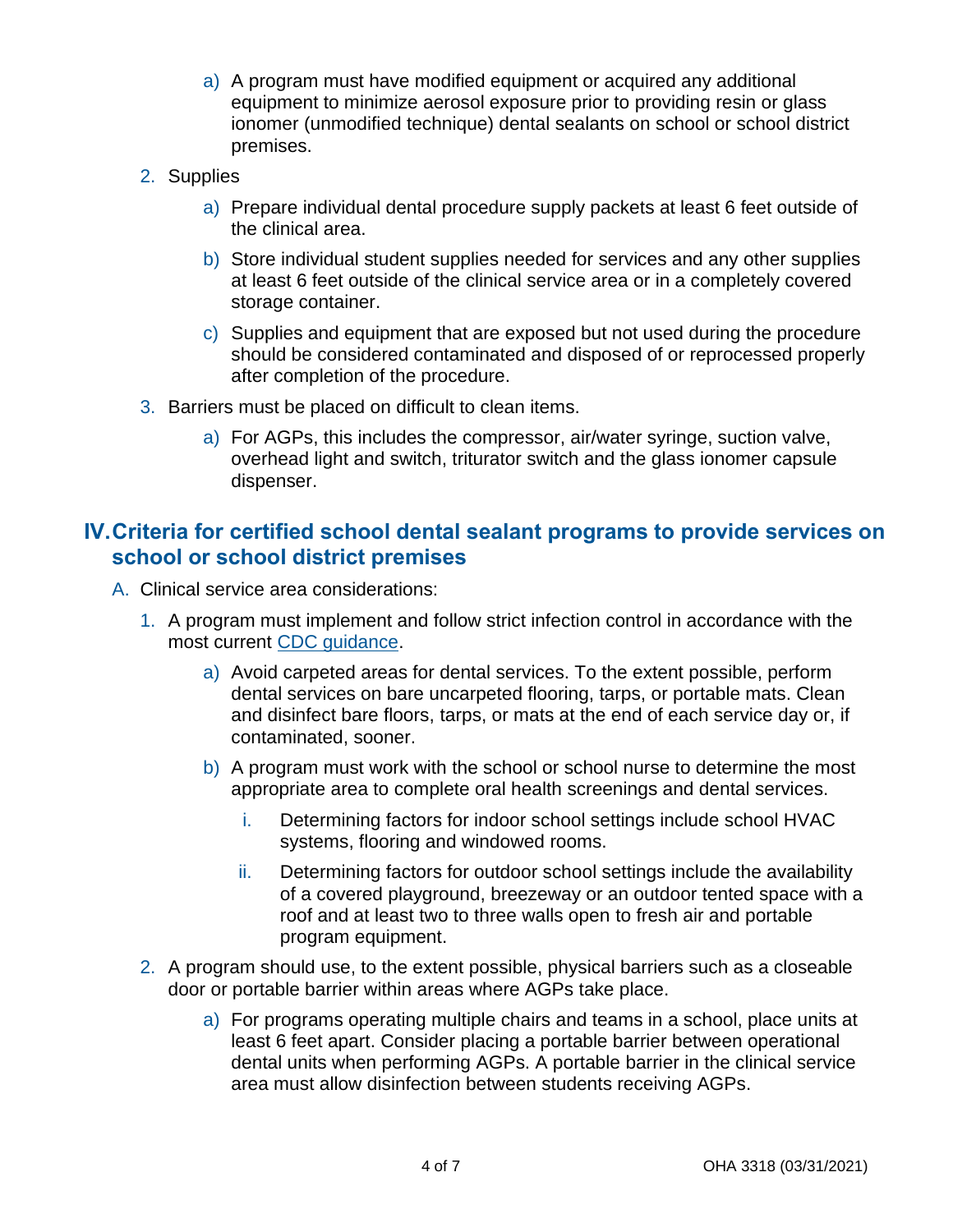- b) Consult with equipment manufacturer to ensure that filtration systems are appropriate for the size of the clinical services area or space.
- 3. A program should collaborate with the manufacturer of the program's portable equipment to modify or add additional equipment such as filters, external suction devices, or air purifying devices to ensure maximum aerosol capture or ambient air purification.
- B. PPE and infection control:
	- 1. Follow [CDC](https://www.cdc.gov/oralhealth/infectioncontrol/statement-COVID.html) and [OHA guidance for infection control and PPE for resumption of](https://sharedsystems.dhsoha.state.or.us/DHSForms/Served/le2322s.pdf)  [elective medical and dental services.](https://sharedsystems.dhsoha.state.or.us/DHSForms/Served/le2322s.pdf) Follow [CDC PPE donning and doffing protocol.](https://www.cdc.gov/coronavirus/2019-ncov/hcp/using-ppe.html)
		- a) PPE supplies should be used responsibly to ensure their availability for any potential urgent procedures in a facility. PPE strategies should be supplemented by source control and effective hand hygiene; standard precautions must always be used. While performing AGPs, healthcare personnel should also wear a fit-tested N95 respirator or higher respiratory protection. A limited list of aerosol-generating procedures can be found in the [CDC's Guidance for Dental Settings.](https://www.cdc.gov/coronavirus/2019-ncov/hcp/dental-settings.html)

To reduce the number of times HCP must touch their face and potential risk for self-contamination, HCP should consider continuing to wear the same respirator or facemask throughout their entire work shift. If the mask becomes contaminated, it must be replaced with a new mask.

- b) [OHA guidance for resuming non-emergent and elective procedures](https://sharedsystems.dhsoha.state.or.us/DHSForms/Served/le2322s.pdf) specifies that PPE used during healthcare procedures must be medical grade, follow [Oregon Occupational Safety and Health Administration](https://osha.oregon.gov/OSHAPubs/dentistry-ppe.pdf) (OSHA) rules and be approved by the National Institutes of Occupational Safety and Health (NIOSH; see list of NIOSH-approved respirators) or by the U.S. Food and Drug Administration (FDA; see list of emergency use authorized PPE and the COVID-19 medical device information website to answer questions about PPE).
- c) Dental healthcare personnel should use the PPE appropriate for the type of procedures performed (i.e., PPE for contact, droplet and AGPs) according to [OSHA.](https://www.osha.gov/SLTC/covid-19/dentistry.html)
- d) Annual fit testing is generally required by the federal Occupational Safety and Health Administration (OSHA) for employees using N95 respirators. OSHA suspended the requirement that this be done annually during the COVID-19 pandemic; however, an initial fit testing is still required.
- e) The FDA has issued emergency use authorization to authorize all NIOSHapproved particulate-filtering air-purifying respirators (APRs) to be used in healthcare settings, including all NIOSH-approved filtering facepiece respirators, elastomeric APRs and powered air-purifying respirators. However, use of expired NIOSH-approved filtering facepiece respirators is not generally recommended.
- f) For sealant placement services, protective eyewear (face shield or protective goggles that fit snugly to the face) must be worn. Safety glasses that leave gaps around the face do not protect the eyes.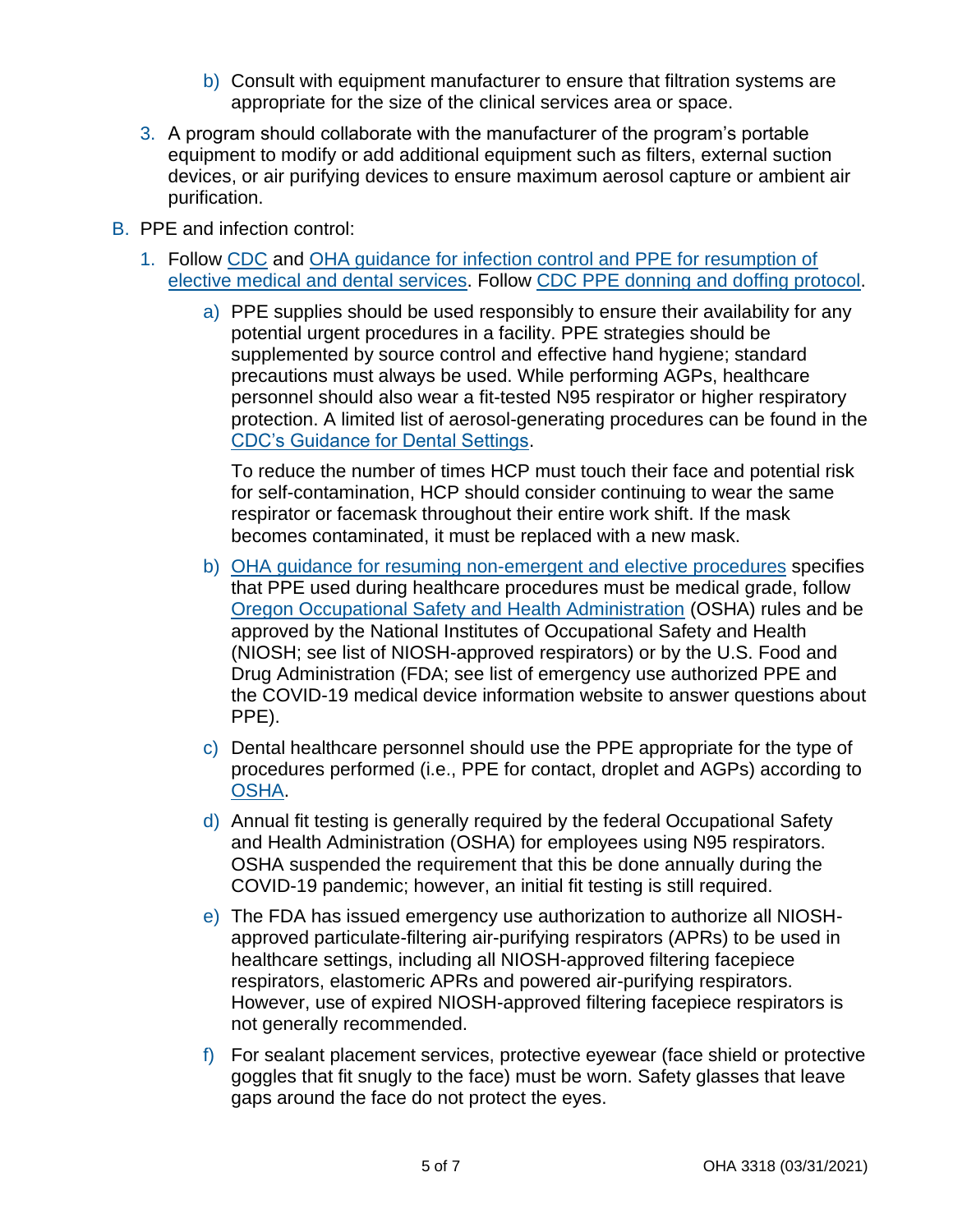- g) Change gown after each student receiving any AGP or non-AGP resin or glass ionomer sealant.
	- i. Gowns do not need to be worn during dental screenings.
- h) Hair must be pulled back and away from clinician's face. Head or hair coverings and shoe coverings are optional.
- i) Remove or disinfect all PPE before leaving the clinical area.
- C. Pre-service COVID-19 symptom screening for students:
	- 1. Take student's temperature prior to the student entering the clinical area to receive services. Document in the student's dental record.
		- a) If a student has a temperature of  $\geq 100.0^{\circ}$  F, the student should be sent home in coordination with the school nurse or administration.

#### D. Procedures:

- 1. Oral health screenings for dental sealants:
	- a) Consider implementing the oral health screen and seal protocol. If a program opts to conduct classroom-wide oral health screenings prior to performing dental sealants, the program must maintain at least 3 feet of physical distancing between each student wearing a face covering and at least 6 feet of physical distancing between student receiving a screening, other students and dental screening personnel.
		- i. Avoid lines and minimize wait times.
	- b) Provider PPE for oral health screenings must include gloves, face shield and a level 2 or 3 procedure or surgical mask. Use the highest level of level 2 or 3 surgical mask available.
- 2. Applying dental sealants:
	- a) Sealant material:
		- i. A program should highly consider using glass ionomer sealant material. Glass ionomer sealant placement must follow manufacturer's direction. During the COVID-19 pandemic, a program may follow the manufacturer's modified non-AGP directions and guidelines for glass ionomer sealant placement to eliminate aerosols.
	- b) Consider using the oral health screen and seal protocol for intended sealant delivery.
	- c) Clinicians must use the four-handed technique and high evacuation suction for all grades and students receiving AGPs such as resin or glass ionomer sealants.
		- i. This does not apply if a program uses a COVID-19 modified non-AGP glass ionomer sealant placement technique.
	- d) To maximize aerosol capture and patient and procedure management, a program must follow [CDC guidelines](https://www.cdc.gov/coronavirus/2019-ncov/hcp/dental-settings.html) to use the four-handed technique and high evacuation suction for all grades and students receiving any AGP.
		- i. In elementary schools: